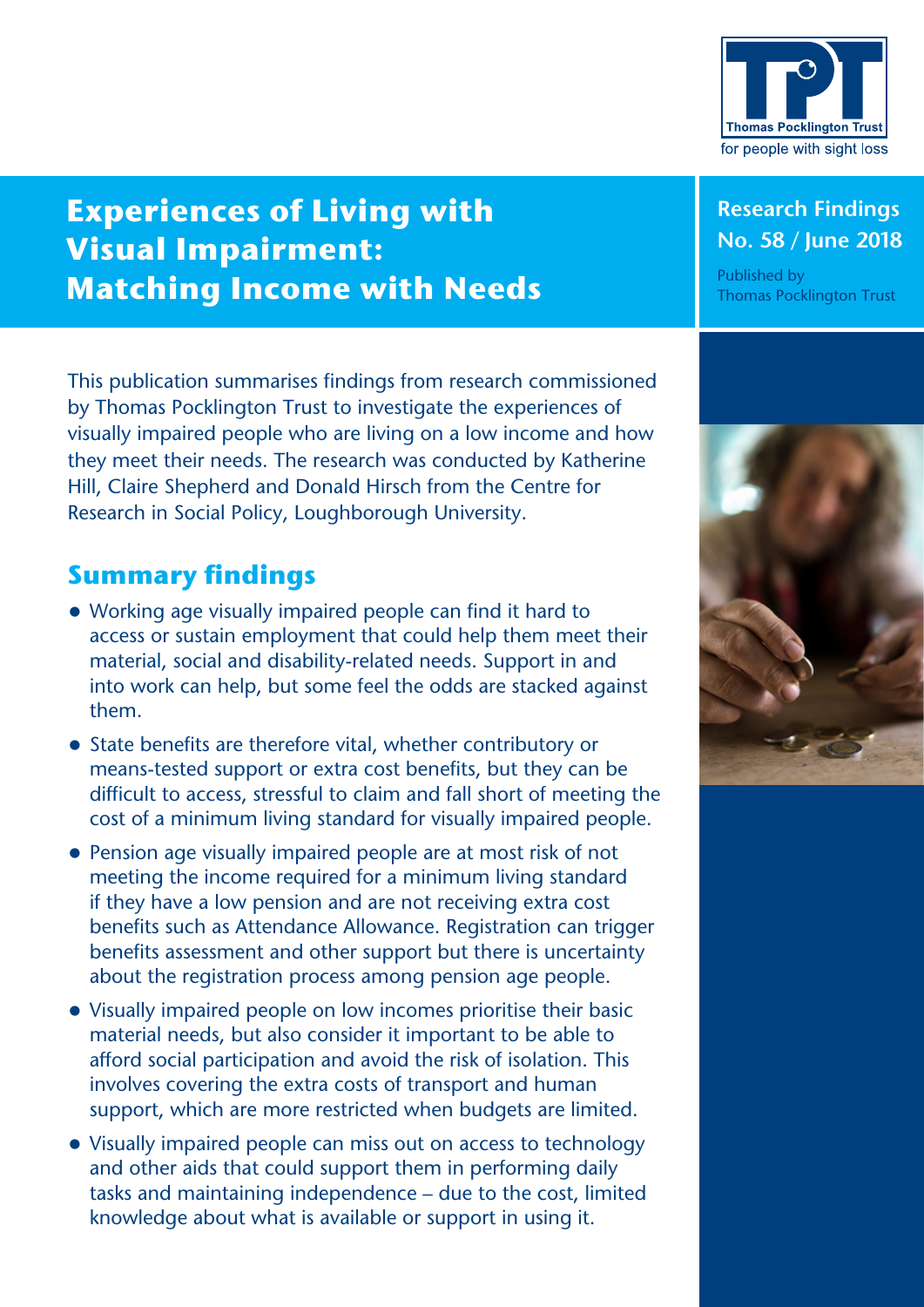- **•** Human support can make a vital difference to visually impaired people's lives, but access to it is variable. Self-funded paid support and local authority funded social care tends to cover practical needs and essential trips out. Informal help is more likely to support socialising outside the home but depends on the strength of networks and feelings about asking for help.
- **•** Organisations and services provide important practical, financial and social support for visually impaired people, but the extent of provision and knowledge about what is available is varied, and there are concerns about cuts.
- **•** Living on a low income can involve insecurity for visually impaired people around work, changes to benefits, support and services. This is compounded if they are unable to put money aside for when things go wrong or for future extra needs. Public policy needs to provide greater security and continuity, but in times of austerity it can create uncertainty and anxiety about provision of services and benefit reassessment.
- **•** Ways of helping lower income visually impaired people should include providing good information about what benefits, services and support is available, plus help and training in the use of assistive technologies. Timely information and support when people become visually impaired would be helpful, when the challenges can be the greatest but knowledge of what is available the lowest, particularly for those experiencing sight loss in pension age.

# **Background**

In light of changes to disability benefits and concerns about cuts to services and support, this research explores the implications of living on a low income for visually impaired people in the UK. The research followed on from a series of studies looking at Minimum Income Standards for visually impaired people (MIS VI) – what they require for a minimum acceptable standard of living that meets basic material needs, allows participation in society and covers the additional cost of disability. This new research, comprising interviews with visually impaired people on low incomes, provides an insight into the reality of their lives, how they meet their needs and draw on different resources. It was preceded by analysis comparing the incomes of visually impaired people receiving benefits and the National Living Wage to MIS VI requirements.

*"Visually impaired people on low incomes prioritise their basic material needs, but also consider it important to be able to afford social participation and avoid the risk of isolation."*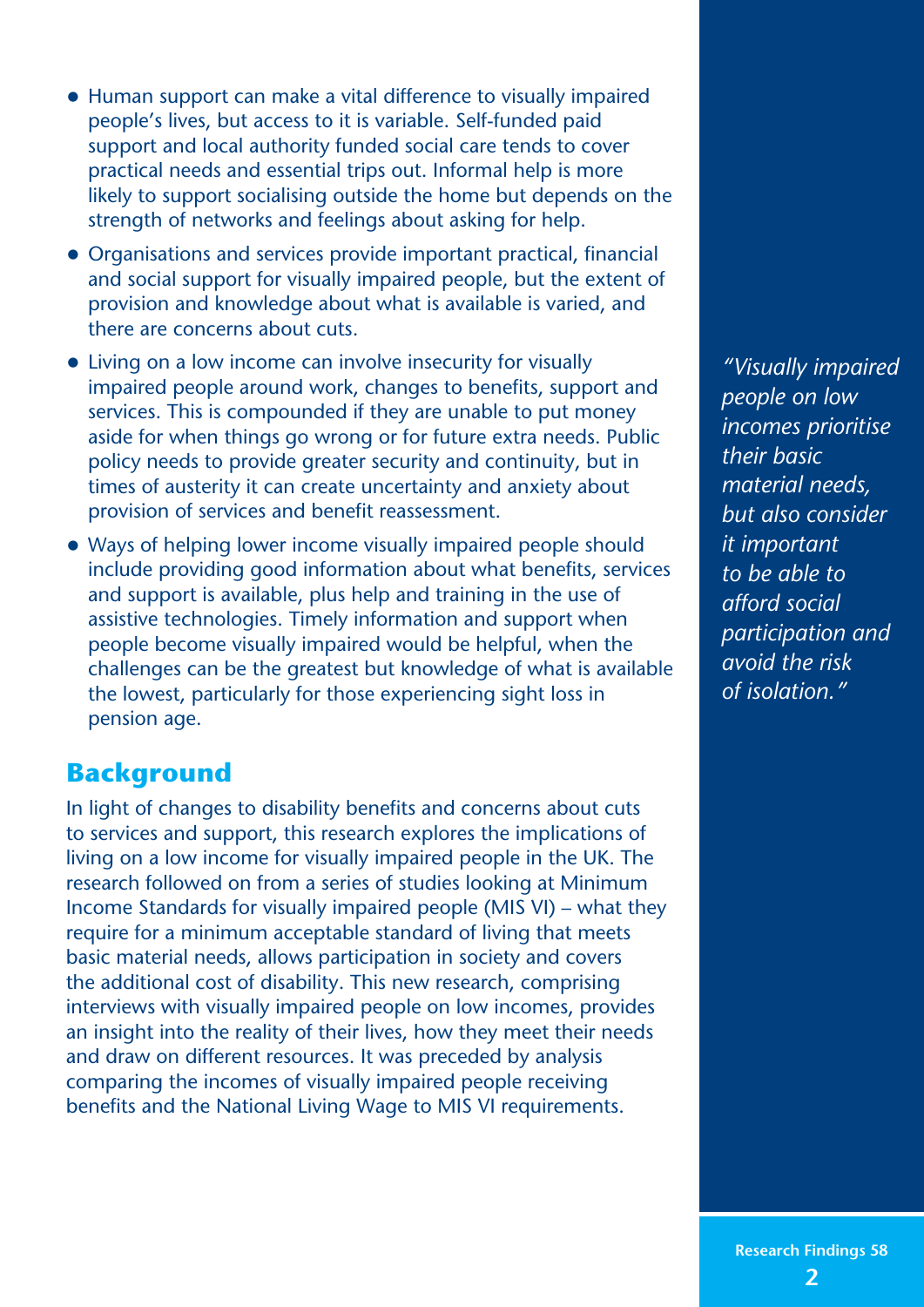# **Research aims and method**

The aim of this study was to describe the experiences of visually impaired single people who are living on an income around or below the MIS VI thresholds. It explores the extent to which people can meet material and social needs, as well as those directly arising from sight loss, how they prioritise and make decisions about spending, and what other factors can help or make it more difficult to meet these needs.

The research comprised in-depth qualitative interviews with 26 participants living in different areas of England. Participants were single people living independently, split between working age (WA) (18-64) and pension age (PA)  $(65+)$ , sight impaired (SI) and severely sight impaired (SSI), whose incomes were below or close to the MIS VI level.

# **Findings**

# **Factors affecting income**

Low disposable income (in relation to the MIS VI level) can be influenced by low gross income from earnings, pensions and benefits, and by high housing costs.

For working age people, the most serious shortfalls occurred for those falling below benefit 'safety net' levels. Having to pay a mortgage or having high rents not fully covered by Housing Benefit could also cause low disposable income.

It was rarer for pension age people to fall very far short of their income needs. Pensioners at most risk are those with a low pension but not receiving means‑tested top‑ups such as Pension Credit or extra cost benefits such as Attendance Allowance. The latter are particularly important to those receiving Pension Credit, which attracts supplements for those on extra-cost benefits.

# **Work and earnings**

In most but not all cases, any earnings brought participants nearer to the MIS VI level than those without work, an important issue given that only one in four working age visually impaired people are in work. The contribution of earnings to visually impaired people's incomes was impacted by:

**• Negative experiences of looking for work:** Constant rejection was 'disheartening', and eventually seen as a waste of time and effort. Visual impairment was felt by some to stack the odds against them.

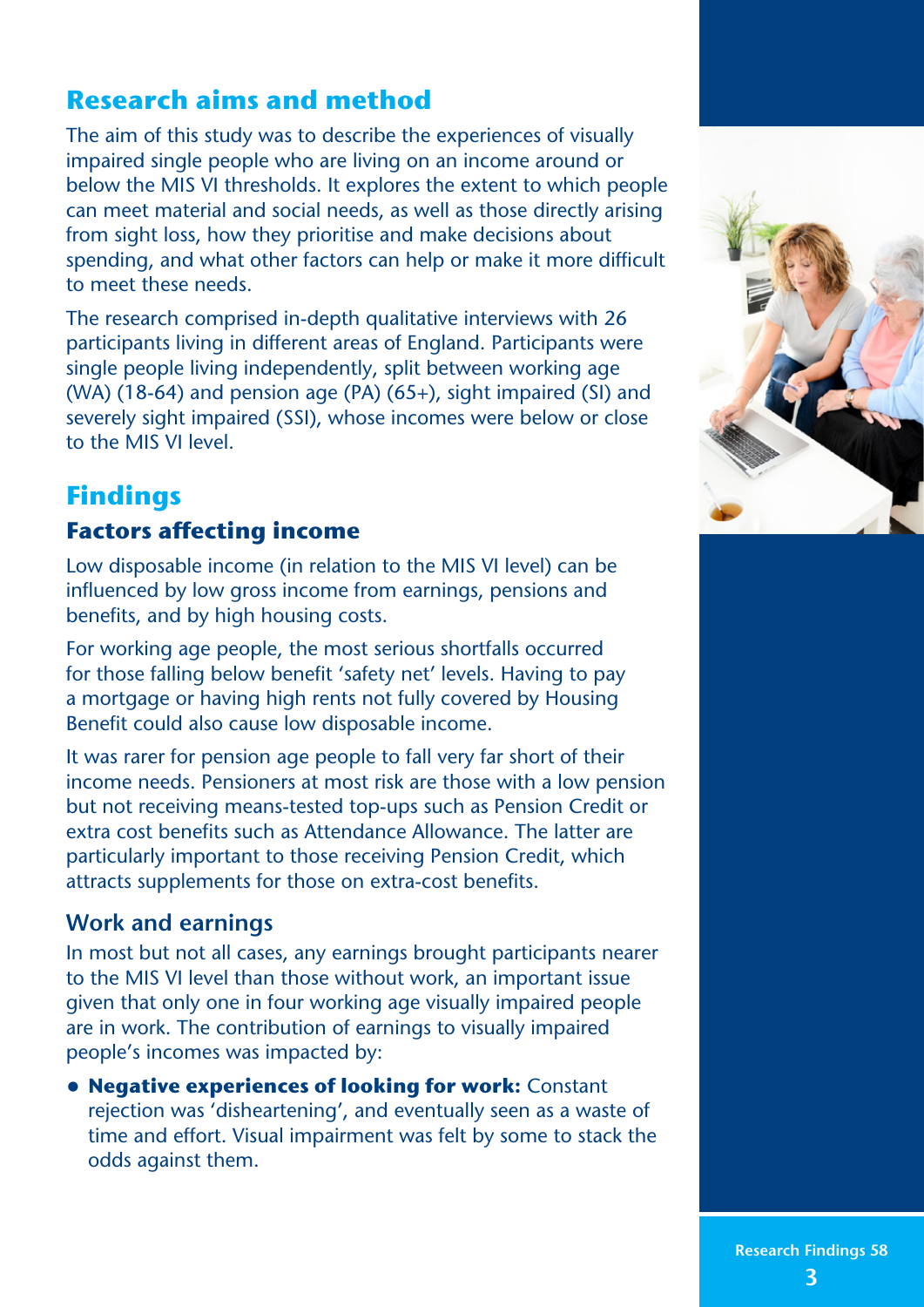- **• Experiencing a sudden or drastic change in income:** Having to stop or change work when sight deteriorated can create a major shock to finances.
- **• Factors that can help to find or sustain employmen**t: This includes in‑work support from Access to Work; having a supportive employer; help from VI organisations; volunteering; and Permitted Work within out‑of‑work benefits.

#### **Access to benefits**

The crucial issue for visually impaired people of being able to claim appropriate benefits successfully was influenced by:

- **• Accessibility:** Communications about benefits were commonly sent in inaccessible standard print which could lead to missed appointments and relying on others to read letters and complete forms.
- **• Presenting disability on an application:** Claimants disliked having to unpick their daily actions, think about their 'worst possible scenario' and focus on what visual impairment meant that they could not do.
- **• The assessment process:** Some working age participants had encountered difficulties with accessing venues and found the assessment and appeal process stressful. The prospect of reassessment caused worry and uncertainty.
- **• The importance of registering as sight impaired or severely sight impaired:** This could bring financial, practical and social advantages as it triggered visits from social services, benefits advice and needs assessments leading to benefit receipt, low vision aids and access to VI networks. However, there was uncertainty about the process among pension age participants: not all were registered, and those who were had experienced varied routes to becoming so.

## **How people meet their needs**

#### **Basic material needs**

Material necessities including housing costs, utility bills, basic clothing and basic food needs were generally met and prioritised by participants. Compromises were sometimes made, occasionally having to 'stretch' a food shop at the end of the month or sharing accommodation to keep housing costs down. Other costs were also sometimes viewed as important non-negotiable living costs such as extra insurance payments for home emergency services where people did not have anyone on hand to call on, or additional premiums for more expensive household items, mobile phones, or medical costs to limit high unexpected expenses.

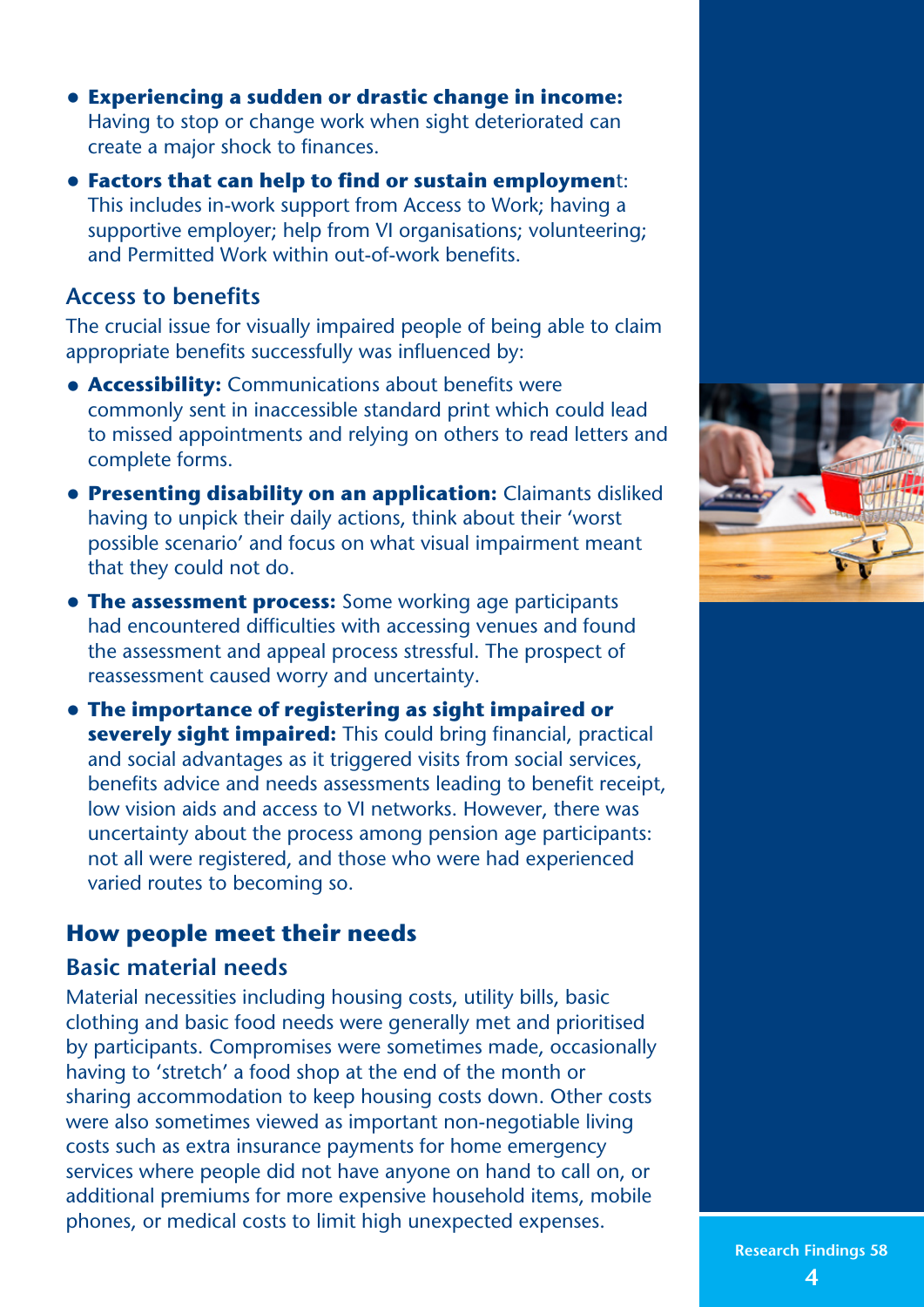# **Maintaining social participation**

Socialising was cited by many of the participants as the next priority after bills and food. Several noted the risk of isolation, especially when living alone – getting out and meeting other people had a positive impact on wellbeing, helped limit seclusion and allowed people to discuss shared experiences and gain useful information.

"If I had to prioritise it I would say that I will always make sure that my bills are paid first, probably it would be socialising would be my next big expenditure and important to me because without that I wouldn't cope at all so for me to be able to get out you know … emotional wellbeing is really an important thing." (WA, SSI).

Participants were involved in a wide range of activities; however, many felt they did not go out as much as they would like to – both for practical and financial reasons. Social participation can incur additional costs related to visual impairment such as paying for transport, treating a friend as reciprocation for practical help, and for some, spending more on maintaining their appearance where they cannot see to do this themselves. Some participants had to restrict spending on socialising in order to prioritise their limited budget on basic needs, and most said that if their finances improved then social activities including holidays would be an area where they would spend more money.

A further aspect of social participation is volunteering. Participants discussed the wide range of volunteering roles they performed. These developed people's skills, boosted confidence, provided purpose and satisfaction in helping others, but importantly this highlights the contribution visually impaired people make to organisations, local communities and society.

#### **Transport and location – taxis, access to public transport and local facilities**

Transport is closely linked to social participation. Taxis can be an important, but costly, means of getting out to socialise, shop or attend appointments – especially for some participants with little or no sight and those unable to access public transport or lifts from family or friends.

Higher costs were associated with living in a rural area or location without major amenities and limited bus services. Where people did not have informal support for lifts or sufficient Personal Assistant (PA) time they either had to pay for a taxi to get to a supermarket or shop locally with higher costs. Trips to towns to access better facilities or attend a group or activity could involve long bus journeys, which can be particularly difficult for older



**Research Findings 58 5**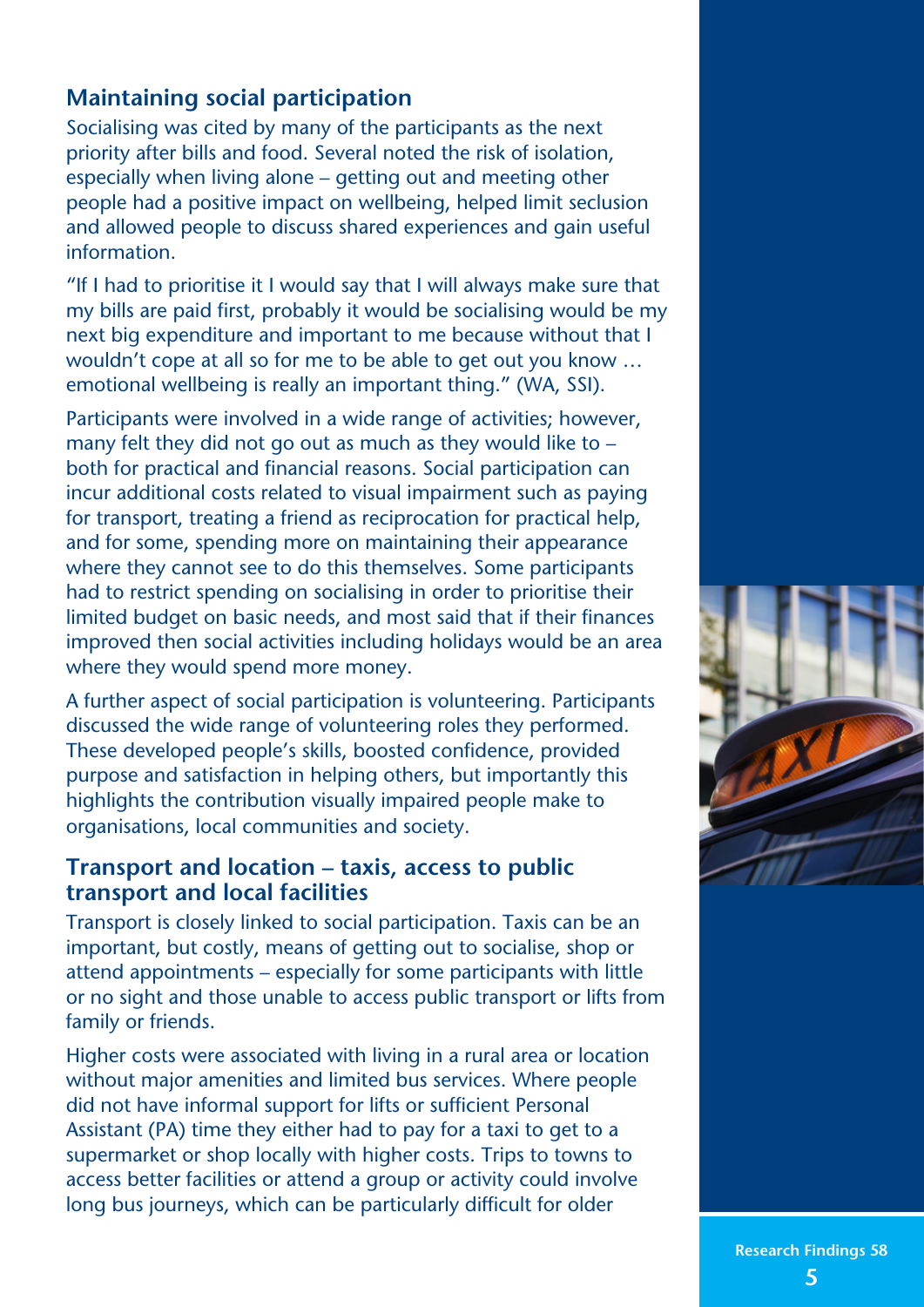people with visual impairment and limited mobility. The cost of a taxi for long journeys could inhibit people travelling, which risks social isolation and limits opportunities to attend VI groups, meet other visually impaired people and gain useful information.

In urban locations, taxis were also sometimes necessary, where people felt unsafe walking to a bus stop which involved crossing a road or no pavement and where there were limited evening services to suburbs. In areas where disabled people received subsidised taxi journeys, they were widely used and less cost incurred.

Spending on taxis was an area subject to restriction, deliberation and cutting back if money was short. Participants, especially those of working age, felt that if they had more money in their budget they would use taxis more often, which could enhance their social life and allow more flexible and spontaneous travel.

#### **Accessing and using technology and specialist equipment**

Technology and specialist equipment provided participants with important support to maintain independence and help with daily tasks. Software, video magnifiers, CCTV or scanner reader devices enabled people to read their own mail rather than rely on others. The multi-functionality and accessibility features of smart phones were valued and additional apps could lessen the need for separate devices. For some participants they were vital – from getting around alone to dealing with problems in the home – meaning managing without one was hard to imagine.

Some participants had received expensive equipment second hand or free via VI organisations. However, the cost of some specialist items or technology limits accessing, or replacing and updating equipment, such as computer software or a laptop with the specification required to run software. This restricts access to the internet, having to make do with limited functioning equipment, or carry out tasks on a smartphone instead of a computer and can mean extra 'hassle', relying on others, or using credit. The price of devices or software could be off‑putting for people wanting to try them out, and act as a barrier to accessing technology or getting online.

"I have been needing to for months now but because [the laptop] is just really, really slow and keeps crashing but it is just building money up for it.... it is quite essential so at the minute I am just doing everything on my phone so like replying to emails and stuff like that, I will just do it on that because I just can't be bothered waiting all of that time on the laptop." (WA, SSI)

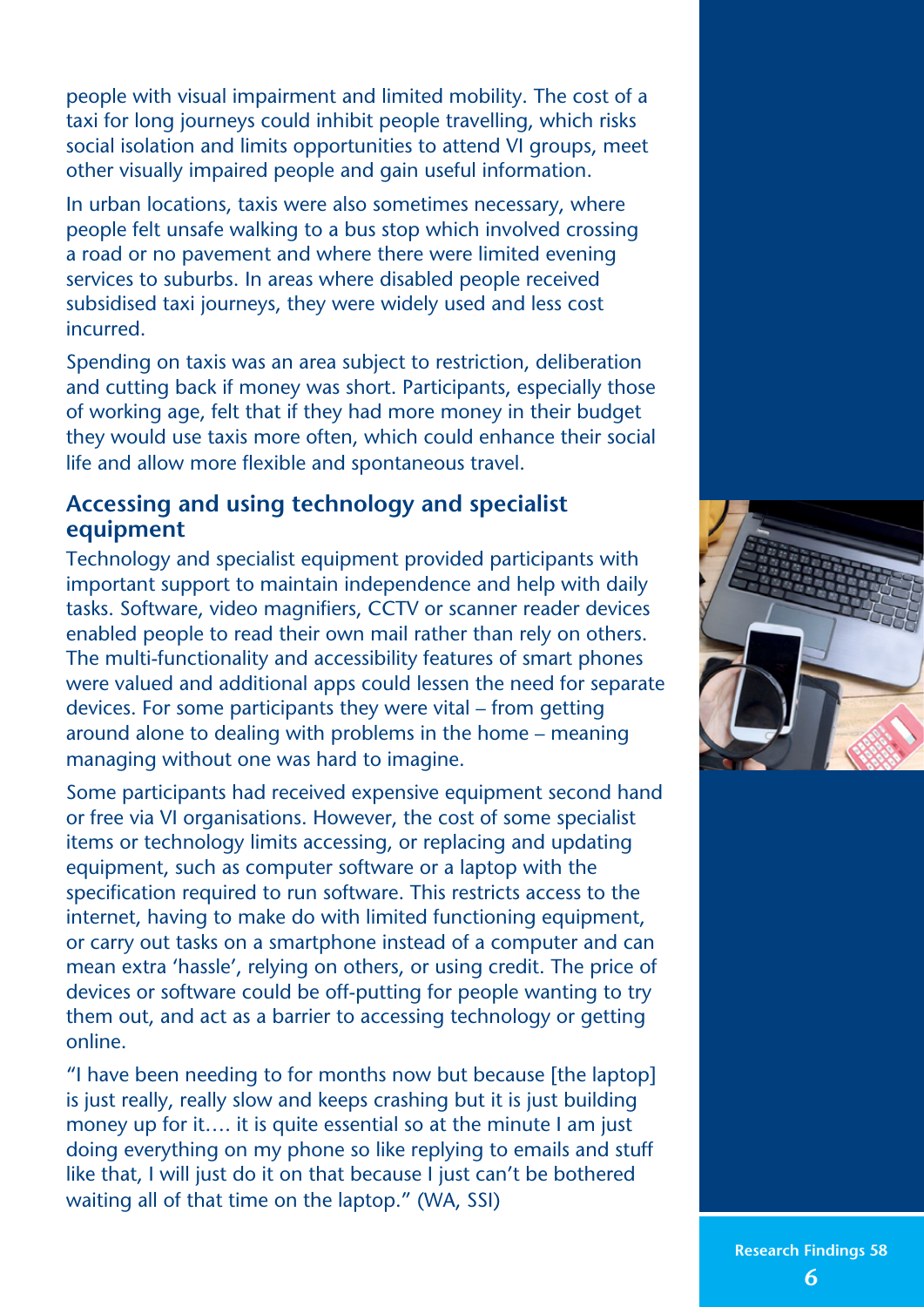Being unable to access the internet can exclude people as more services go online and not using online options can mean missing out on cheap deals or offers and incurring extra costs for services.

Knowledge of specialist equipment and technology – what is available and how to access it – was lacking for some participants, particularly those of pension age (the majority of people with sight loss) who could be missing out on beneficial devices. There were also felt to be gaps in accessing IT training and a need for more local face to face provision to help people make the best use of technology.

## **Money for contingencies and savings**

Participants expressed the need to have some leeway in their budget to enable saving to cover unexpected and longer-term costs. Being without savings or flexibility in a budget could cause difficulty where unable to afford to buy or replace necessary high cost items, and also insecurity around the financial implications of future deterioration in sight or general health and changes to disability benefits or social care support.

# **Access to support that makes a difference**

The experience of living with sight loss on a low income is profoundly affected not just by money but also by support from people and organisations.

## **Human support**

Various forms of human support provided help with day to day tasks around the home, getting out and maintaining independence.

**•** Some participants, particularly those with little or no sight, received local authority funded social care. This provided formal support, at no cost or a contribution, that would have been hard or impossible to afford otherwise. For those without regular informal support this resource was crucial.

"I wouldn't eat properly, forms wouldn't get done and I wouldn't be able to get some of the things that I am entitled to or the place would be in a bit of a mess, so … I hate to think you know." (WA, SSI)

Social care generally covered daily living tasks. Some participants had to 'cram' tasks into their set hours and wait between visits if they could not pay for more support. They would have appreciated more time to support social activities, however were conscious that it was assessed annually and there were fears that it could be cut.

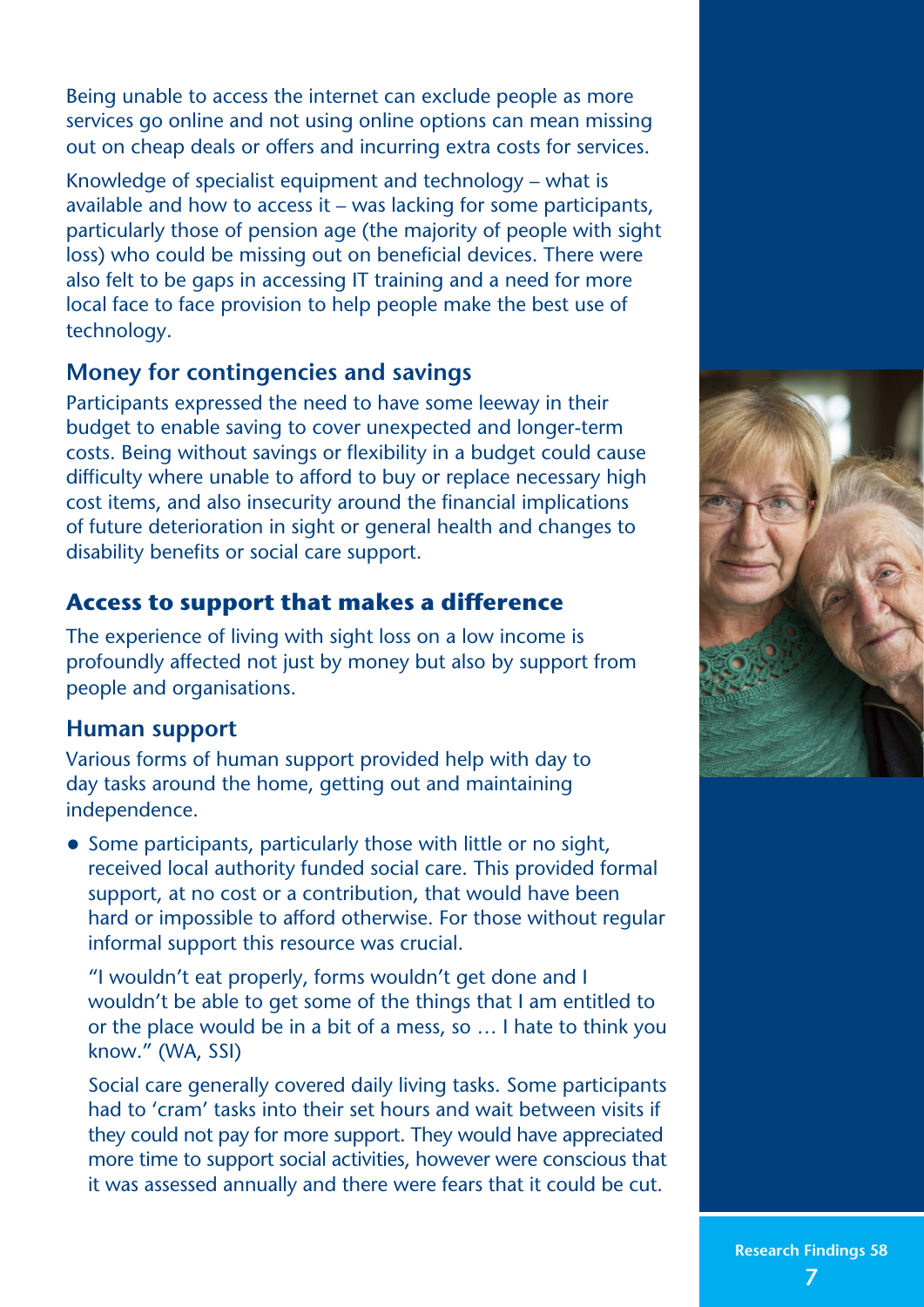- **•** Informal support from family, friends and neighbours can be instrumental in meeting everyday needs and reduce the necessity to pay for formal support. It provided practical help – more than the basics, social opportunities including holidays, emotional support and the security of having someone to depend on. However, availability of informal support varied. Those without it were more dependent on social care, paying for help or just lacked that 'extra bit of help'. Reciprocation was important in accepting informal help to show appreciation and redress the balance, as people did not want to feel indebted to others. Informal support is not a given, as family relationships can be complex, subject to instability and changing dynamics.
- **•** The greatest costs for support fell on participants who self-funded paid help. Paid-for services were most often used by pension age participants and working age participants with no useable sight and varied from help with cleaning or gardening to having a PA. Key issues were flexibility in the tasks undertaken and time provided and finding the 'right' person. Finding the money to fund paid-for help from stretched budgets was not always possible, and this was an area some participants would have liked to spend more money on if they had it.

For those without access to (sufficient) local authority funded or self-funded support and who do not have regular informal support, needs could be compromised or unmet. In particular, this could limit access to social activities outside the home and allow tasks within the home, such as dealing with paperwork or household repairs, to accumulate or mean having to get by without help.

#### **Support from services and organisations**

National and local visual impairment (VI) charities and services, other third sector organisations and statutory services could make a practical, financial and social difference to visually impaired people, through:

- **•** Items and equipment including free basic low vision aids. For older people this was often linked to registration and helpful in the early stages of sight loss when they did not know what is available. A few working age severely sight impaired participants had been supplied with expensive vital equipment that they would not have been able to afford otherwise.
- **•** Training and support ranging from employment skills, IT, braille to cooking skills. Mobility training was important for severely sight impaired participants, though this was an unmet need for some older people who had become sight impaired.

*"For those without access to (sufficient) local authority funded or self‑funded support and who do not have regular informal support, needs could be compromised or unmet."*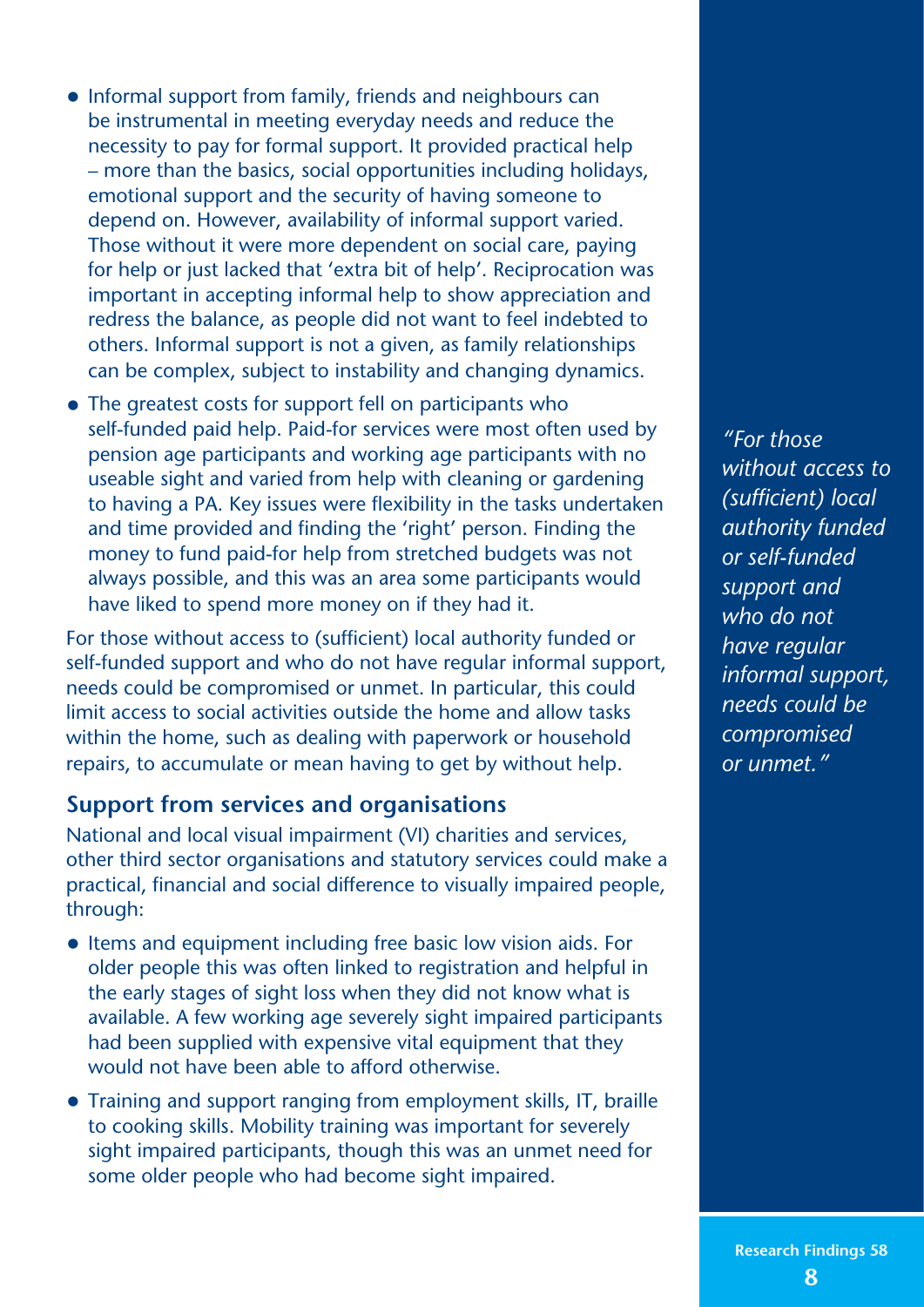- **•** Information and advocacy, in particular helping with benefit claims and appeals.
- **•** Support getting out through the provision of guide dogs, local guiding services or partner schemes.
- **•** Activities and groups providing opportunities to socialise and share information with others in similar situations. Social groups were particularly valued by pension age participants and an important contact with VI organisations. Working age participants were more likely to be involved in VI activities or sports, but provision varied and some noted a lack of social opportunities for their age group.

Knowledge about what is available is crucial to accessing services and is influenced by: length of time of visual impairment; extent of involvement with VI organisations, social groups or other services; registration; and confidence around asking for help. While being involved in one thing could lead to another, participants noted a need for better information sharing.

Cuts or changes to services such as warden cover and charges, library, chiropody and VI provision had affected some participants and there was concern that reduced funding would impact on services in the future.

Access to mainstream services can make a difference with getting the best out of the income people have available. It is important that companies communicate in accessible formats and have accessible websites to support financial independence, which wasn't always the case. While internet banking and billing could be helpful, those who do not use technology should not be penalised or charged more for communication.

## **Health and interaction with visual impairment**

Participants in this study had a range of health conditions, including diabetes, and for those of pension age, arthritis, mobility and hearing difficulties. Health conditions alongside visual impairment can make a difference to people's needs and costs.

- **•** Limited mobility can make it harder to use public transport, meaning an increased use of taxis or relying on lifts.
- **•** Where hearing is also impaired it cannot be used to help cope with visual impairment – affecting use of audio, social interactions and confidence if unable to hear or see traffic.
- Other health conditions can involve frequent appointments, specific food and dietary requirements, or spending on private treatments or insurance.

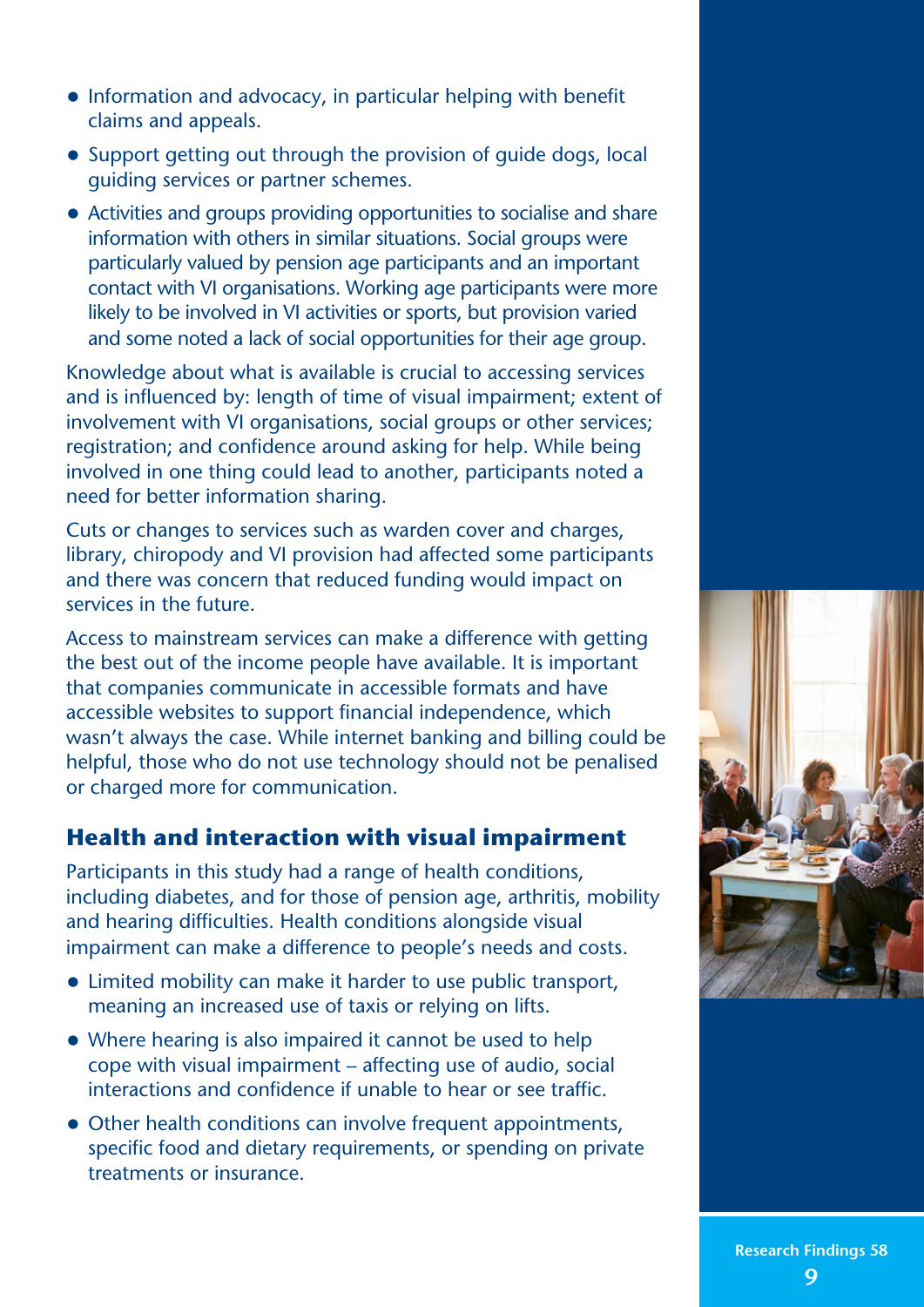**•** Mental health can be affected by the emotional impact of the loss of or deterioration in vision, loss of work and income, and dealing with the benefit system.

# **Conclusions and recommendations**

The participants in this study prioritised meeting core material needs, although for those on the lowest incomes this could involve compromises. Social participation was extremely important, but for some this need was not met if they had to restrict spending on activities or the resources that could be a means to socialise.

The findings highlight that a range of resources can make a difference to how well visually impaired people are able to meet their needs. Income is very important, but is not the only factor. Access to human support, whether from friends and family or paid for with or without help from the state, services such as those from VI organisations, and appropriate technology can also play a valuable role.

Potential barriers that can impede meeting needs include: poor health; poor access to local facilities and public transport; and lacking knowledge of how to claim benefits, how to become registered with the local authority as visually impaired, where to find services and support or what technology may help. Some people face greater needs when they become visually impaired, especially in the early stages of sight loss.

Nonetheless, income remains crucial in accessing basic material needs, addressing the extra costs of disability and oiling the wheels of social participation. It enables reciprocation for the help that friends give you or to take taxis where needed. Having enough income helps visually impaired people to maintain independence and agency, and provides security or a buffer to protect them when things go wrong and cover the high cost of equipment or technology.

Visually impaired people can have personal concerns about the future, related to further sight deterioration, general health and work. Added to this are worries about the future in the context of austerity. This includes concerns about government support, particularly reassessment of disability and means-tested benefits, social care, and funding cuts to services including VI provision. Living under the shadow of potential changes to vital benefits and support can be a cause of anxiety, adding further uncertainty to visually impaired people's lives.

"I just think that the more cuts and the more scrutiny that they do, it could all fall down, it would only take, you know when they do a reassessment of the PIP or the ESA for me to fall through that

*"Living under the shadow of potential changes to vital benefits and support can be a cause of anxiety, adding further uncertainty to visually impaired people's lives."*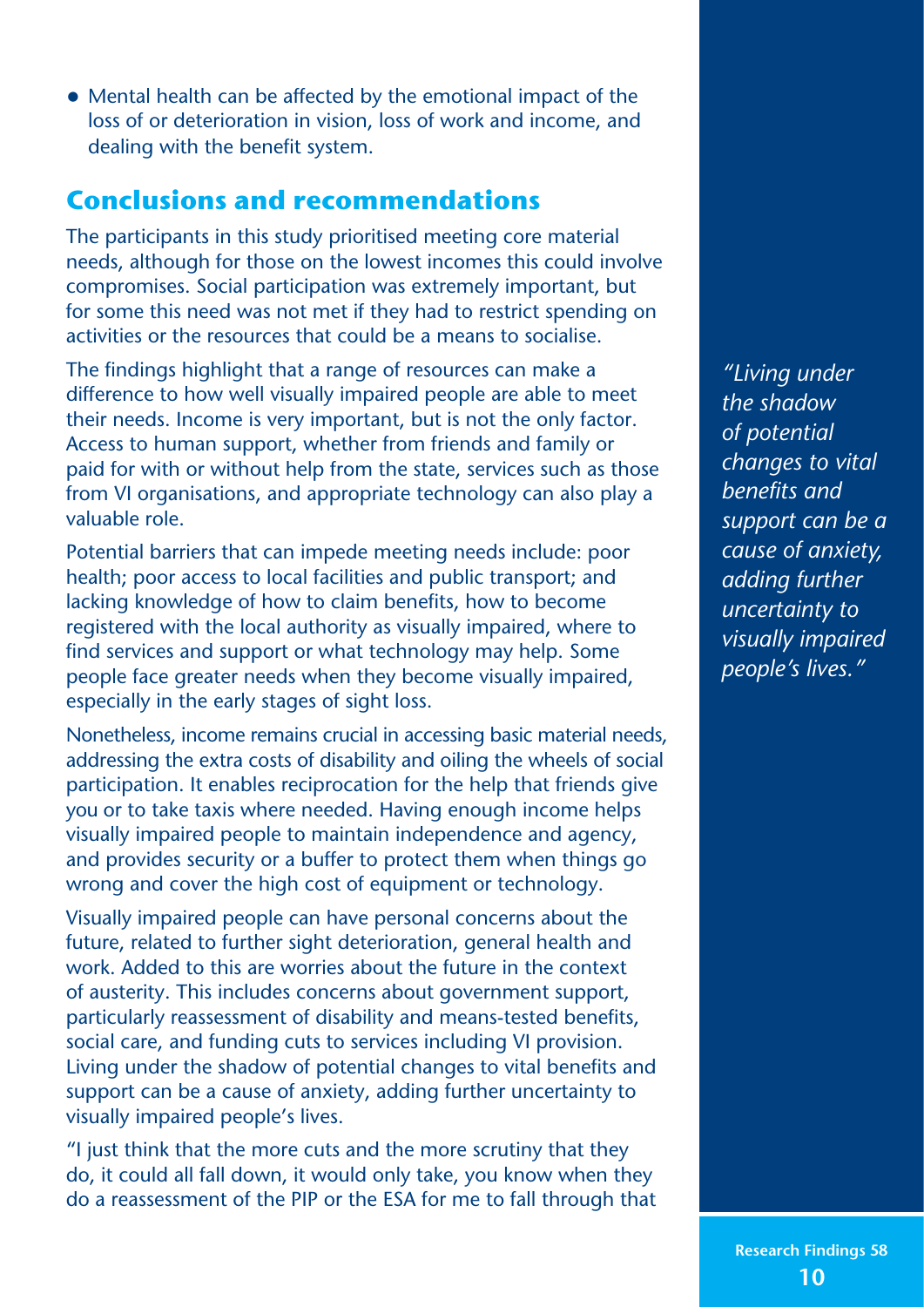hole and I could be losing everything … I get zero council tax … if they said they couldn't cover that you know what I mean? And let's say they put up my care contribution, and my PIP changed to a lower rate, I can just see me falling through this hole and through the cracks. And that is my fear, you sit here worrying. You have got enough problems with your sight problem and how much of a struggle it is and what help you can get and the health and then they are trying to chop your legs off at the same time." (WA, SSI)

#### **Key policy messages emerging from this study:**

- **•** Many visually impaired people, particularly those on working age benefits, need more adequate and secure sources of income than offered by the present system to help cope with the uncertainties of deteriorating sight and to build up savings that allow the purchase of expensive equipment when needed. Constant changes in the benefits system bring precarity rather than stability and can be the source of considerable stress.
- **•** Ways of helping lower income visually impaired people should include providing good information about what benefits, services and support is available, advice and advocacy when things go wrong, help and training in the use of assistive technologies and less stressful pathways to claiming the benefits to which they are entitled.
- **•** People need information and support when they first become visually impaired, when the challenges can be the greatest but knowledge of what is available the lowest. Crucial support comes from being well linked in to VI networks, which can be triggered by registration and its follow‑up. Access to VI groups before registration can also be valuable. This research suggests that there is a gap in support, especially for pension age people who become visually impaired, and a need to give timely assistance to those trying to cope with the early stages of sight loss. A more joined up system for providing such support would be a good start in improving the sight loss pathway and life in general for people at a critical time.

# **Authors and terms**

Katherine Hill, Claire Shepherd and Donald Hirsch – Centre for Research in Social Policy, Loughborough University.

In this publication, the terms 'visual impairment' and 'sight loss' are used interchangeably and refer to people who are eligible for certification as either sight impaired or severely sight impaired.

*"there is a gap in support, especially for pension age people who become visually impaired, and a need to give timely assistance to those trying to cope with the early stages of sight loss."*